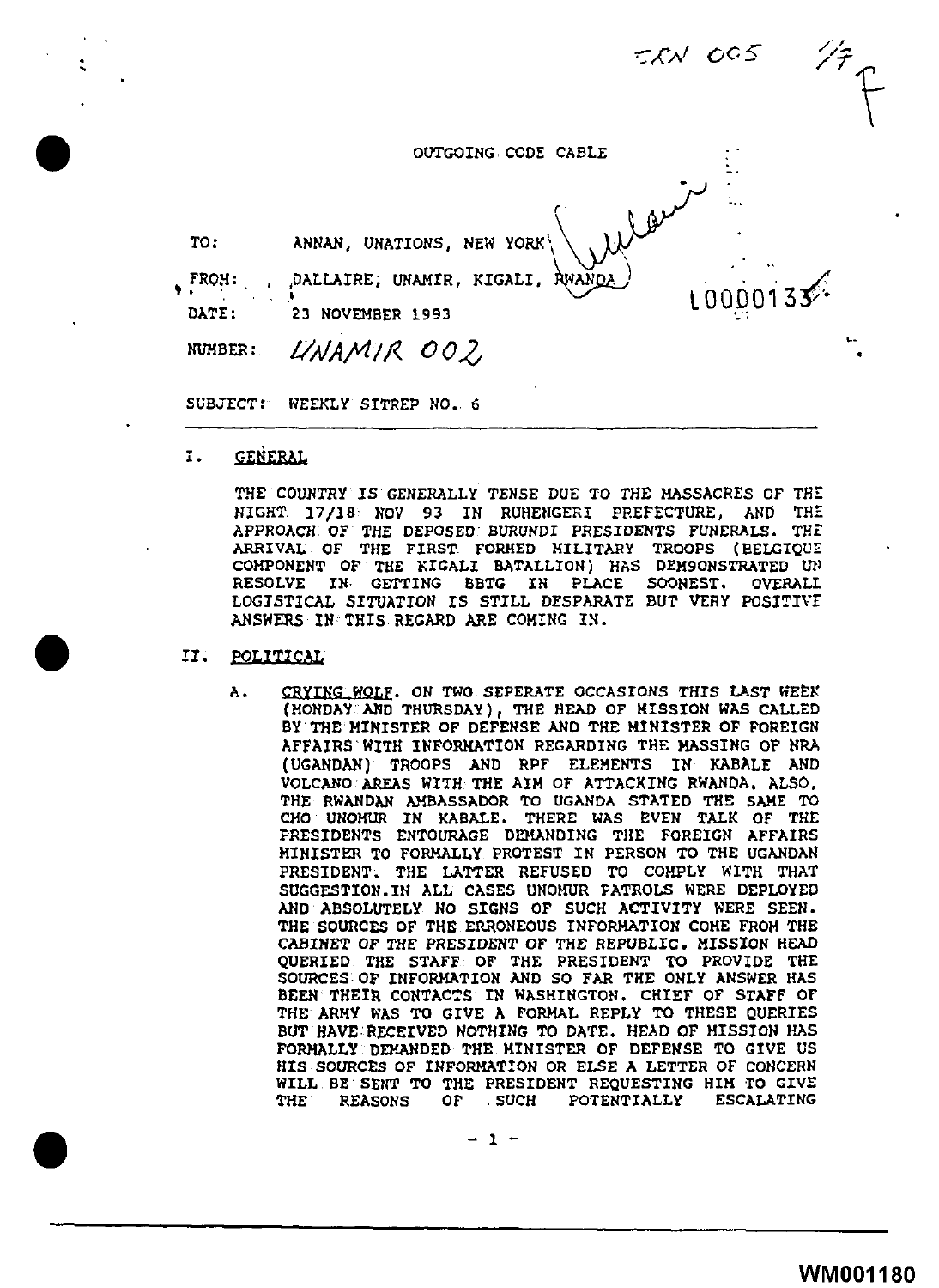ALLEGATIONS. IT HAS BEEN VERY USEFUL TO HAVE HAD UNOMUR FORCES READILY AVAILABLE ON THE BORDER TO NIP IN THE . IN THE BUD THESE UNPROVEN ALLEGATIONS BY THE PRESIDENTS ENTOURAGE. IT IS A SUBJECT THAT THE NEW SRSG SHOULD TAKE UP WITH THE PRESIDENT PERSONALLY IMMEDIATELY. WHY THE PRESIDENT, WITH A SEEMINGLY COMPLICITY OF THE MINISTER OF DEFENCE (SAME POLITICAL PARTY), IS CREATING THESE POTENTIALLY EXPLOSIVE SCENARIOS IS NOT QUITE CLEAR EXCEPT TO POSSIBLY DISRUPT OR SLOW DOWN OUR DEPLOYMENTS AND THUS APFECT \_ifHE DATE or ESTABLISHING THE BBTG · L Q Q Q Q 1 3 <sup>~</sup>

.\_ I ~·

 $\epsilon$  .

 $\mathcal{N}$  . It is a set of  $\mathcal{N}$ 

 $\neq$ 

- B. HASSACRES 17/18 NOV 93. WE HAVE BEEN ABLE TO CONFIRM! THE NUMBER OF DEAD AT 21, INJURED AT 2 AND KIDNAPPEP AT 2 PERSONS. MEN; WOMEN AND CHILDREN WERE' THE VICTIMS. THE INVESTIGATION IS ABOUT 2/3 FINISHED WITH NO HARD INFORMATION SO FAR ON WHO DID THIS TERRIBLE ACT, THE VICTIMS SEEM TO BE EITHER RECENT WINNERS IN THE VICTIMS SEEM TO BE EITHER RECENT WINNERS IN LOCAL COMMUNAL ELECTIONS, BUSINESSMEN, OR CANDIDATES FOR THE UPCOMING ELECTIONS. THE KILLINGS WERE EITHER FAMILY MEMBERS AND/OR POSSIBLE WITNESSES, THE OPERATION WAS VERY WELL PLANNED BETWEEN 2300 HRS AND 0230 HRS IN FIVE' SEPARATE LOCATIONS NORTH-EAST AND EAST OF RUHENGERI. SOHE OF THE VICTINS WERE OF THE MRND PARTY (SAME AS THE PRESIDENT). THE AIN OF THIS MASSACRE WAS VERY NUCH TO DESTABILISE THE DMZ AND THE ELECTORAL PROCESS. THE GOVERNMENT RADIO HAS ACCUSED THE RPF AND EXAGGERATED CONTINUOUSLY THE CASUALTY FIGURES EVEN THOUGH THE HEAD OF HISSION HAS BEEN REPEATEDLY ON THE MEDIA STATING THE REAL SITUATION. SUNDAY 21/11/93, THE DEFENCE FORCES EXPRESSED THE INDIGNATION OF THE MASSACRE AND WARNED THE RPF TO CEASE THEIR EVIL WAYS. THEY STATED THAT. THEY: WERE BREAKING OFF THEIR PARTICIPATION IN THE JOINT COMMISSION FOR THE RECONSTITUTION OF THE FORCES AND GENDARMERY AS PER THE ARUSHA PEACE AGREEMENT BECAUSE OF. THIS INCIDENT. THE TALKS HAD BEEN OFF SINCE HID-OCTOBER BUT HEAD OF MISSION HAD BEEN INFLUENCING THE MINISTER OF DEFENCE TO COME BACK TO THE TABLE CVER THE LAST WEEK IN ORDER TO AVOID ANY DELAYS IN THE DEMOBILIZATION CALENDER. HEAD OF MISSION HAS DEMANDEt FROM. THE MINISTER OF DEFENCE THE PROOF HE HAS OF THE RPF PARTICIPATION IN THE HASSACRE. THE MINISTER OF DEFENCE IS FROM THAT GENERAL AREA AND A MEMBER OF 711E PRESIDENTS PARTY. THE INVESTIGATION SHOULD BE FINISHED BY MID-WEEK BUT PROGRESS IS VERY SLOW DUE TO LARGE DISTANCES AND LIMITED RESOURCES,
- C. PQLITICAL RALLY. WE RECEIVED INFORMATION ON SATURDAY THAT. A POLITICAL RALLY WAS GOING TO END UP IN THE AHAHORO STADIUM ORGANISED BY THE MRND PARTY (THE PRESIDENT'S PARTY) IN ORDER TO CONDEMN THE MASSACRE. THE STADIUM HAS BEEN LENT TO UNAMIR TO HOUSE TWO COMPANIES.THE BELGIQUE CONTINGENT IS IN AT THIS TIME. WE SUCCESSFULLY STOPPED THE RALLY WITH THE HELP OF THE GENDARMERIE. THE MINISTER OF YOUTH IS RESPONSIBLE FOR

- 2 -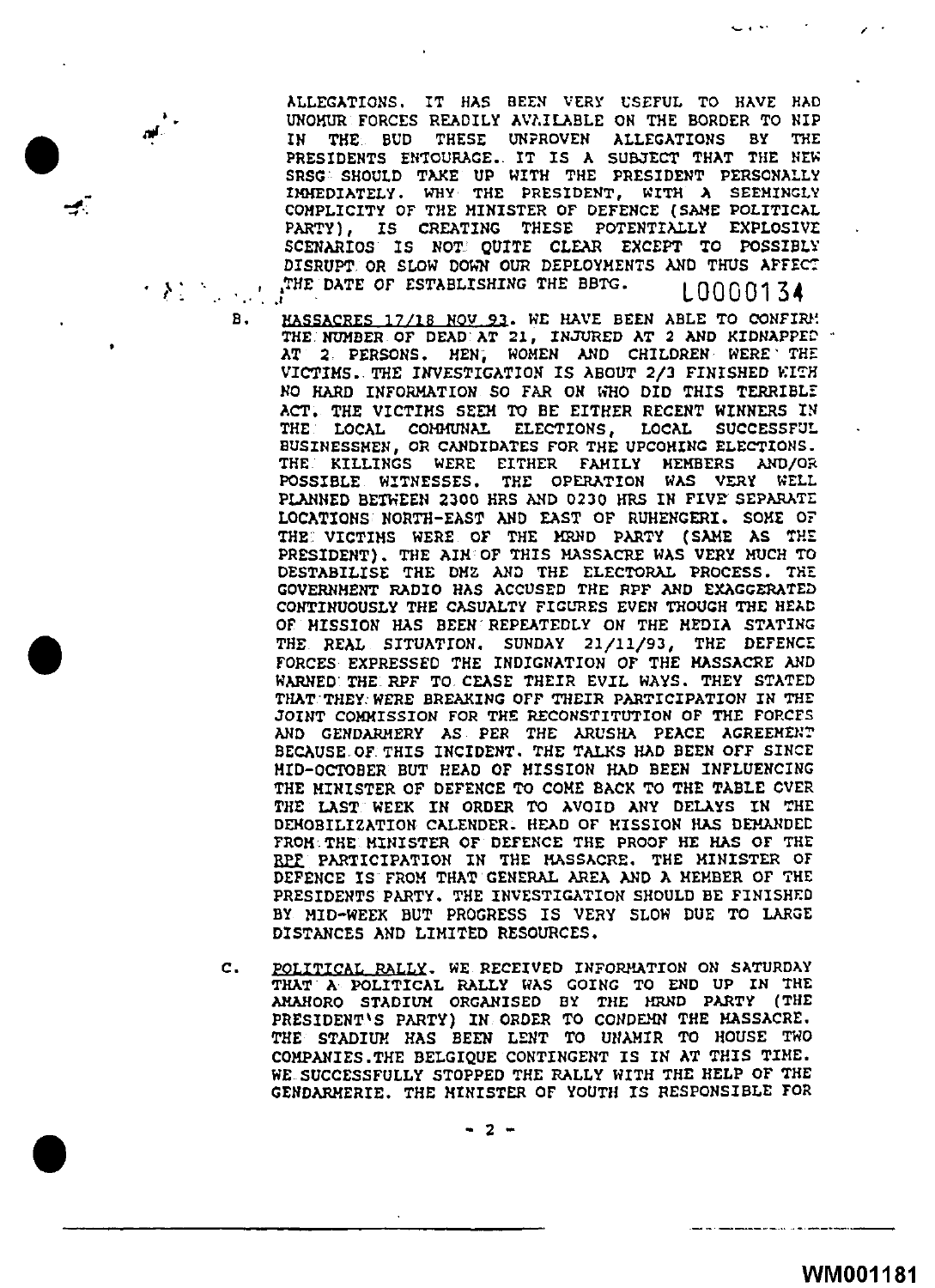# 10000135

 $CKN$  5

 $\mathcal{Z}_{\mathscr{S}}$ 

THIS INFRASTRUCTURE AND IS OF THE HRND PARTY. HE HAD<br>NOT RESPONDED TO THE AGREEMENT SIGNED BY THE  $NOT$  RESPONDED TO THE AGREEMENT GOVERNMENT TO LEND US THE BUILDING AND CLOSE IT TO ANYTHING ELSE EXCEPT THE ODD NATIONAL FOOTBALL GAME.

- D. BELGIUM CONTINGENT AND FORCE HO OPENING, THE MEDIA HAVE HADE A LOT OF EFFORT IN QUESTIONING THE LOGIC OF BRINGING IN THE OLD COLONIAL POWER BACK TO KIGALI. WE HAVE FOUGHT THAT AFFAIR WITH AGGRESSIVE RESPONSES IN LINE WITH THE UN NATURE OF THE CONTINGENTS AND NOT THE NATIONAL ASPECTS OF THEIR BACKGROUND. FURTHERMORE, THE FACT THAT THE KIGALI BATTALION IS A COMPOSITE UNIT WITH·A LARGE BANGLADESH COMPONENT HAS HELPED. NONE OF THE PROBLEMS EXPECTED AROUND THE BELGIQUE DEPLOYMENT HAVE MATERIALISED. THE MISSION HO OPENING WAS A GREAT SUCCESS WITH THE PRESIDENT GIVING A RELATIVELY LENGTHY SPEECH TOTALLY SUPPORTING THE MISSION AND ITS AIMS, BUT ALSO ASKING FOR MORE MONITORING IN THE DMZ. HEAD OF MISSION SPEECH STRESSED THE NEED FOR THE POLITICAL PARTIES TO STANO· FIRM AND SUPPORT THE PEACE PROCESS.
- E. COHNENT THERE ARE SIGNS THAT LEAD US TO BELIEVE THAT THE-HRND PARTY IS NOT FULLY IN STEP WITH THE EXERCISE EVEN• THOUGH IT SAYS IT IS. THE RECENT SPLIT OF THE LIBERAL PARTY ALONG ETHNIC LINES, AND THE EVER PRESENT CDR PARTY HUTU HARDLINERS HAKE FOR A LEVEL OF CONCERN THAT WILL REQUIRE PRO-ACTIVE DEFUSING BY UNAMIR IN ORDER TO DEFLATE THE INFLAMMATORY RHETORIC AND EXTENSIVE DISINFORMATION. THE ACTIONS IN THE DMZ REPORTED IN PREVIOUS SITREPS IN THE EASTERN PORTION, COUPLED· WITH TilE MASSACRE IN TilE WESTERN PORTION THIS LAST· WEEK, SEEM TO POINT TO A WELL PLANNED EFFORT TO RE-ORIENT UNAMIR EFFORTS AWAY FROM KIGALI, TO CREATING AN ATMOSPHERE THAT MIGHT MAKE THE DONATING COUNTRIES WANT TO SLOW DOWN THE DEPLOYMENT OF THEIR TROOPS, AND TO GENERALLY DELAY THE ESTABLISHHENT OF THE CONDITIONS ESSENTIAL FOR THE BBTG TO GET STARTED IN KIGALI. OUR RESPONSES HAVE BEEN THAT ALL THESE ACTIVITIES HAVE OONE.HOTHING MORE THAN ACCELERATE OUR DEPLOYMENT PLAN, INCREASE OUR EFFORTS IN THE DMZ, AND HARDEN OUR RESOLVE TO ESTABLISH THE KIGALI WEAPONS SECURE AREA AS SOON:AS POSSIBLE. WE HAVE HADE THAT QUITE CLEAR TO ALL THE POPULATION.

### III. HILITAAV

•.

•

•

••

 $R \simeq 1.3$ 

A. UNOMUR. THE HISSION CONTINUES TO ENHANCE ITS KNOWLEDGE AND FEELING FOR ITS AREA OF RESPONSIBILITY AND THANKS TO AN INCREASE IN. VEHICLES, CHECK POINT INFRASTRUCTURE AND COMMUNICATIONS, IT IS OVERALL BECOMING MUCH MORE EFFECTIVE. THE ARRIVAL OF THE SLOVAK CONTINGENT OF 5 UNMOS AND THE REDISTRIBUTION OF THE BANGLADESH UNMOS HAS PROVIDED MORE PATROL CEPTH. THE QUICK RESPONSE TO THE REQUESTS FOR VERIFICATION OF MOVEMENT OF NRA THE PROVIDED MORE PATROL DEPTH. THE QUICK RESPONSE TO THE REQUESTS FOR VERIFICATION OF MOVEMENT OF NRA<br>TROOPS ACROSS THE BORDER TO REENFORCE THE RPF HAVE<br> $\frac{2}{10}$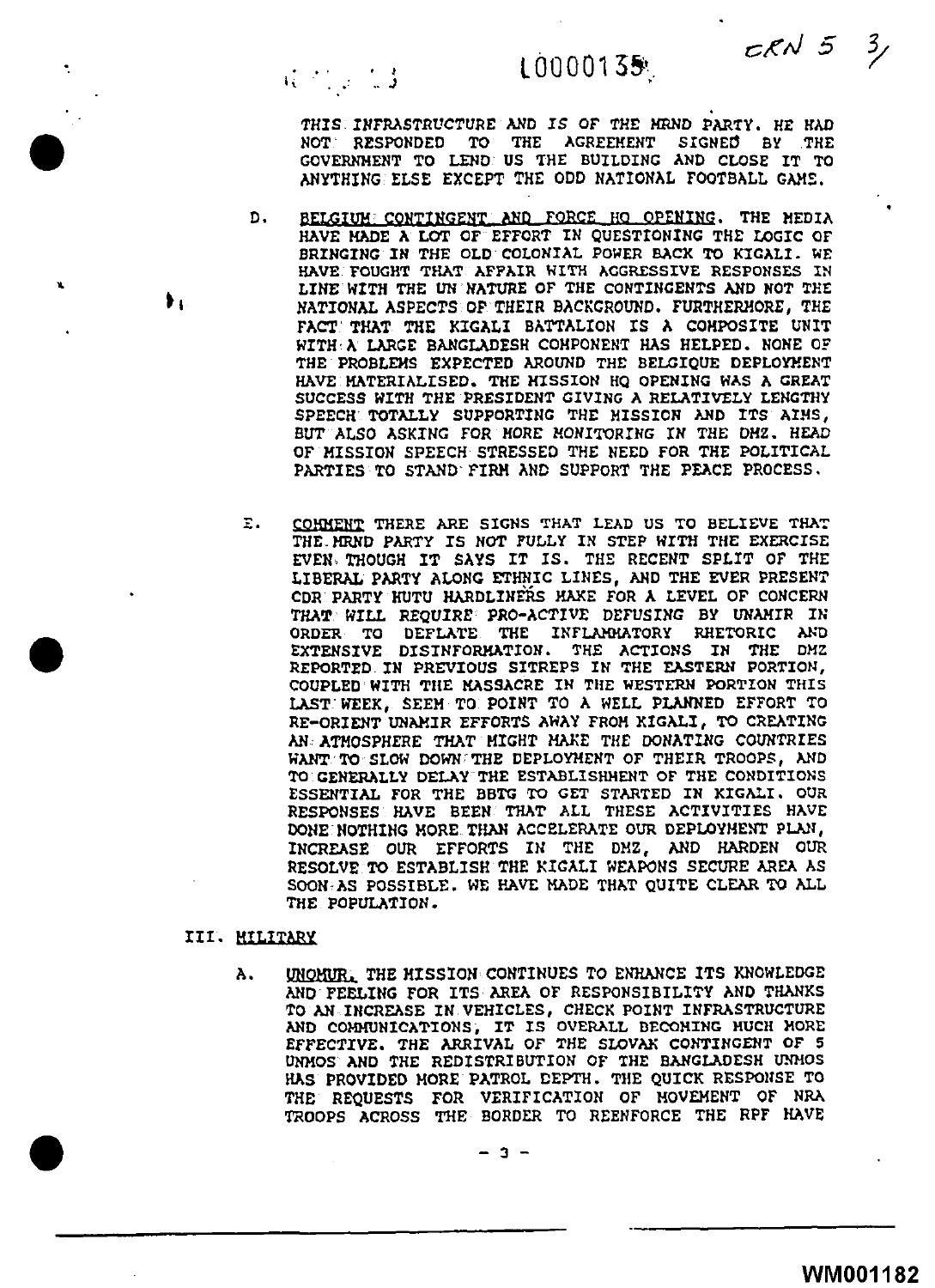### : .l LOOC0136

 $C$  $R$  $N$   $5$ 

.

" DEFUSED ESCALATING RID!OURS ON THE SUBJECT HERE IN KIGALI, THIS HAS BEEN A PRICELESS ADVANTAGE TO US IN ATTEMPTING TO KEEP THE SITUATION REASONABLY AT HAND. THE RWANDAN CHIEF OF STAFF STILL INSISTS THAT NRA TROOPS (UP TO 2 BATTALIONS) ARE CURRENTLY TRAINING IN RPF TERRITORY AND THAT THEY INFILTRATED *Ill* SMALL CROUPS ACROSS THE NUMEROUS TRACKS ALONG THE BORDER. THE EMINENT DEPLOYMENT CF THE 3 HELICOPTERS AND THE ARRIVAL OF LONG RANGE DAY AND NIGHT OBSERVATION DEVICES WILL GIVE'US *A* MUCH NEEDED LEVEL OF EFFECTIVE COVERAGE IN ORDER TO CONDUCT THESE RAPID RESPONSES *TO*  ALLEGATIONS OF SIGNIFICANT TROOP HOVEHENT AND PROVIDE THE· CONTINUOUS OBSERVATION, PARTICULARLY AT NIGHT THAT IS' ESSENTIAL TO FIND THESE TROOPS THAT OPERATE IN SMALL GORILLA TYPE GROUFINGS. THE SOON TO ARRIVE AMBULANCE AND MEDICAL STORES WILL REESTABLISH A STRONGER SENSE OF CONFIDENCE IN THE UNMOS TO CONDUCT MORE AGGRESSIVE PATROLS AT NIGHT, IN SECLUDED AREAS AND ON FOOT.

•

•

B. DMZ SECTOR. WITH THE VEHICLE FLEET DOWN TO 3 OR 4 OPERATING VEHICLES DUE TO EXTENSIVE USE ON POOR ROADS AND TRAILS IN ORDER TO NEET THE MINIMUM OF MOST URGENT ESCORT REQUESTS HAS HAMPERED OUR ABILITY TO CONDUCT AN'i PATROLLING EVEN DURING THE DAY, THE VIOLENT INCIDENT OF THE NIGHT OF 17/18 NOV 93 HAS KEPT THE BULK~ OF THE UNMOS TEAMS FULLY OCCUPIED WITH THE INVESTIGATION AND THE CALMING OF THE POPULATION THROUGH MEETINGS AND SHEER PRESENCE. THE TUNISIAN PLATOONS ARE DOING THEIR BEST TO PROVIDE SAFE LOCATIONS BY THEIR PRESENCE AT THEIR BASE CAMPS FOR SOHE·CIVILIANS THAT HAVE FLED THEIR HOKES( ABOUT 200) BUT THEY ARE EXTENSIVELY LIMITED DUE TO A TOTAL LACK OF AUTONOMY OF DEPLOYMENT AND EMPLOYMENT AS THEY WERE HANDED OVER TO UNAMIR WITH NO EQUIPMENT NOR VEHICLES NOR RADIOS AND ONLY PISTOLS. THE UPCOMING VISIT OF THEIR CHIEF OF STAFF KAY CHANGE THIS DIFFICULT SITUATION. THE DMZ HQ SHOULD BE READY IN BYUHBA BY NEXT WEEK BUT THEIR ARE NO FACILITIES FOR THE 15 MEMBER. STAFF TO BE ACCOHMODATED AND FED, CAO IS LOOKING: INTO THE MATTER IN ORDER TO GIVE HAXIMUM FLEXIBILITY TO THE DMZ COMD TO EMPLOY THE STAFF IN EVEN; UNMOS RELATED DUTIES AS THE TASKS ARE INCREASING EXPONENTIALLY. WE MUST SIGNIFICANTLY INCREASE OUR EFFECTIVE FULL TIME PRESEIICE IN THE DMZ IF WE DO NOT WANT: A SERIOUS DEGRADATION OF THE SITUATION IN THAT SECTOR. THE OPTION OF AN EARLY DEPLOYMENT OF HORE UNMOS IN THAT AREA, WITH THE AVAILABILITY OF MANY MORE VEHICLES AND RADIOS NOW COULD REINSTILL CONFIDENCE IN THE:POPULATION AND REDUCE TENSIONS DRAMATICALLY. THIS NEW SITUATION IN THE DMZ DOES CHANGE THE SCENARIO WE HAD ENVISAGED IN THE TECHNICAL REPORT BUT RAPID RESPONSE TO THIS CHANGING SITUATION WILL PERMIT US TO KEEP'THE UPPER HAND.

C. MII.OB GROUP HO. THIS HQ HAS BEEN TOTALLY DEDICATED TO

- 4 -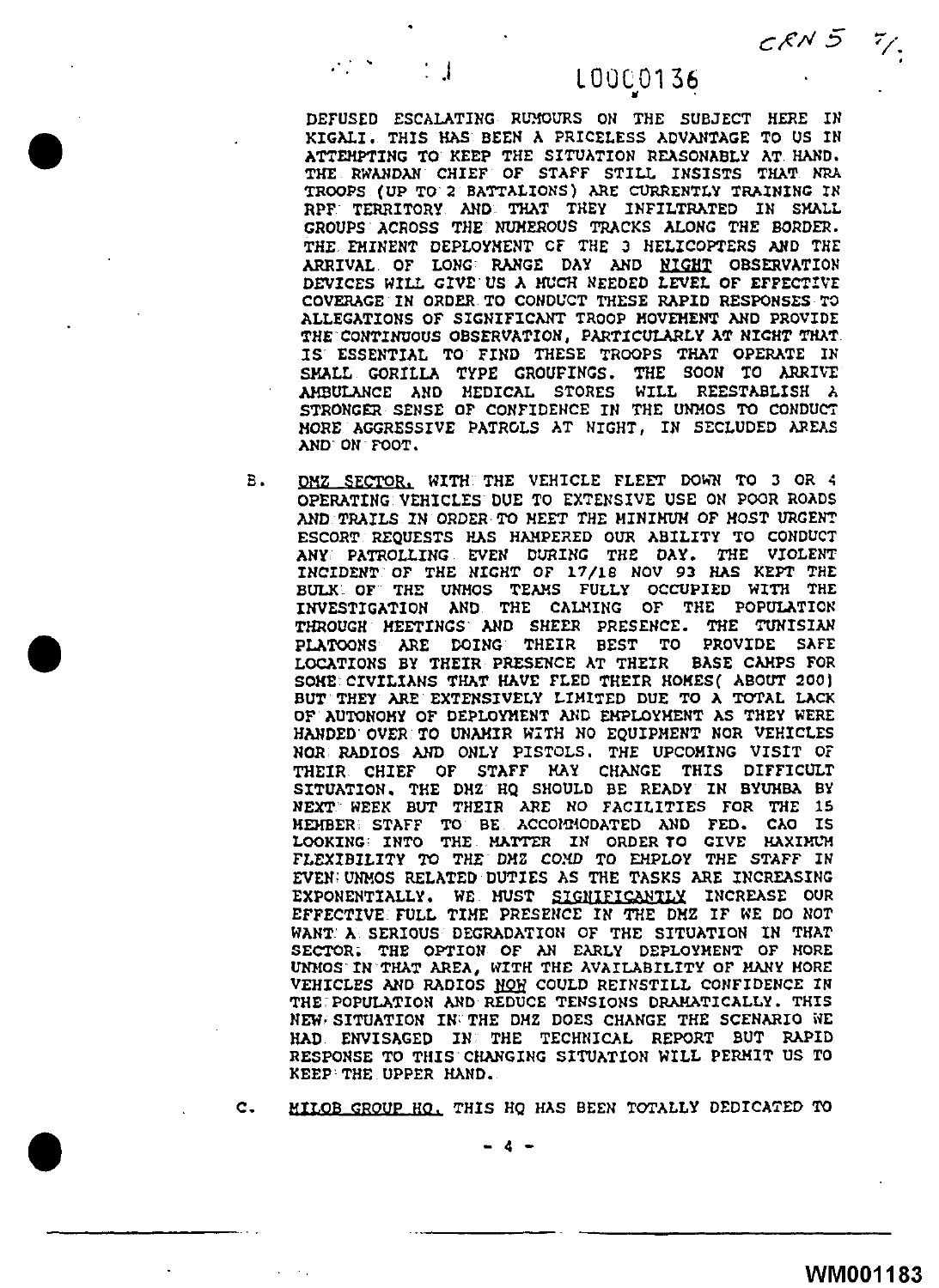$LRN$  5  $72$ 

## L 00001.37

'1"' .... ·-" . .... ' ... **1--** . .. • j . 1

*C.* HILOB'GROup HO. THIS HQ HAS BEEN TOTALLY DEDICATED TO THE INVESTIGATION OF THE MASSACRE IN THE DHZ. THE FEW UNHOS AVAILABLE WERE LENT TO THE DHZ COHO FOR HIS USE. WORK ON THE KIGALI WEAPONS SECURE AREA OBSERVER CONCEPT OF OPERATIONS HAS NOT ADVANCED AS ANTICIPATED BUT CAUSES NO PARTICULAR DELAY. THIS HQ AS OTHERS IS STILL PLAGUED BY THE LACK OF RESOURCES DESCRIBED IN SITREP 5, *BE* IT FURNITURE, ELECTRICITY, PAPER, VEHICLES, RADIOS.

•

•

- *D.* KIGALI SECTQB. WE HAVE ESTABLISHED THE KIGALI SECTOR HQ·FRIDAY WITH TWO STAFF OFFICERS AND EXPECT BY THE END OF THE WEEK TO BE ABOUT AT SOt STRENGTH. WORK IS ONGOING WITH BOTH. PARTIES REGARDING THE DRAFT SOPS FOR THE WEAPON SECURE AREA AND THE INITIAL DEPLOYMENT OF THE BELGIQUE COMPONENT OF THE KIGALI BATTALION. RECCES BY THE STAFF TO FINALISE THE VARIOUS BIVOUACS AND INFRASTRUCTURE FOR THE UNITS IN AND AROUND KIGALI IS ONGOING. THE BELGIOUE CONTINGENT HAS NOW 185 PERSONNEL ON THE GROUND (COY PLUS HQ AND LOG ELEMENTS) AND IS SHAKING'ITSELF OUT. THEIR EARLY ARRIVAL HAS BEEN WELL PUBLICISED AND HAS HAD  $\lambda$  positive and seemingly CALMING EFFECT IN KIGALI. NO OVERT OBJECTIONS HAVE<br>MANIFESTED THEMSELVES AGAINST THEM SINCE THEIR THEMSELVES ARRIVAL, WE HAVE NOT· FALLEN INTO THE TRAP OF DENUDING THE KIGALI SECTOR OF ITS LIMITED FORCES TO REINFORCE THE DMZ. SUCH A DECISION COULD OPEN A NEW FLANK FOR HOSTILE ACTIVITY AND IT WOULD REDUCE OUR ARGUMENTS IN URGING' THE RAPID ESTABLISHMENT OF THE WEAPONS SECURE AREA IN KIGALI IN ORDER TO GET THE BBTG HERE AS FAST AS POSSIBLE.
- E. THE FRENCH AMBASSADOR HAS MADE REPRESENTATIONS TO THE FC THAT THEY SINCERELY HOPE TO HAVE AN ANSWER FROM US ON WHEN WE EXPECT THEIR FORCES TO LEAVE. THEY ARE CONCERNED THAT IF WE CANNOT REPLACE THEM IN SITU BEFORE 18 DEC 93 THEY WOULD HAVE TO CONDUCT A ROTATION OF THEIR TROOPS. FC HAS HADE IT QUITE CLEAR THAT SUCH A.ROTATION OR EVEN'HINT OF A ROTATION WOULD BE VIEWED VERY PESSIMISTICALLY BY ALL CONCERNED AND CAUSE A SERIOUS EROSION OF OUR CREDIBILITY IN TRYING TO GET THE KIGALI AREA SECURE AS SOON AS POSSIBLE FOR THE BBTG; THUS THE URGENT DEPLOYMENT OF AT LEAST ONE BANGLADESH COY MUST BE ATTEMPTED IN ORDER TO MEET THAT CRITICAL DATE. THERE MAY BE COMMAND AND CONTROL NUANCES THAT WILL HAVE TO BE IRONED OUT WITH THE BANGLADESH RECCE PARTY AS THE BANGLADESH CONTINGENT MAY NOT WANT ITS COYS UNDER COMMAND OF ANOTHER CONTINGENT COMMANDER (A PRINCIPAL IN NATO). FC BELIEVES WE CAN READILY WORK THROUGH THIS EVENTUALITY.
- F. THIS' SECTOR SHOULD HAVE ITS HQ IN THE CITY CENTRE IN THE NEXT WEEK OR SO. THE BATTALION WILL ALSO HAVE A COY IN THE CITY ONCE SUITABLE PLATOON LOCATIONS ARE CONFIRMED.

 $\bullet$  -5-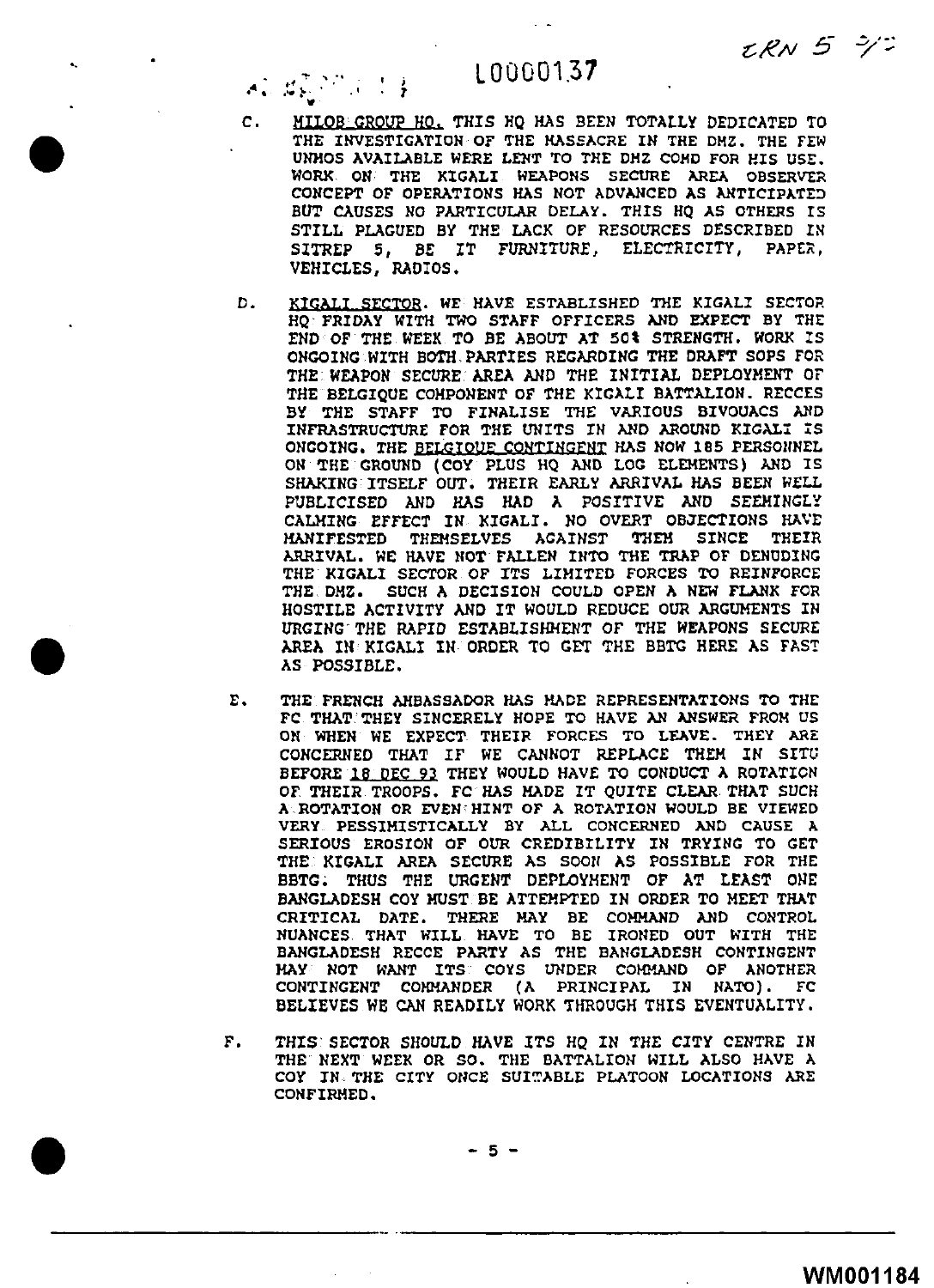CRN 5

/

 $\bm{\phi}_i$ 

. ' lOOC0138

'c. RGF SEC70B. YOU MAY BE SURPRISED THAT WE MENTION THIS SECTOR AT THIS TIME FOR IT IS NOT SUPPOSED TO COHE INTO EFFECT UNTIL THE LATER PART OF PHASE 2. HOWEVER, WE ARE GETTING MORE AND NORE REPORTS THAT CERTAIN FACTIONS, EITHER RELATED TO CERTAIN POLITICAL PARTIES OR SIMPLY USING RPF. EXPANSIONISM AS A REASON, ARE ARMING AND TRAINING YOUNG MEN IN AND AROUND THE BURUNDI REFUGEE CAMPS. FURTHERMORE, WE ARE STARTING TO RECEIVE REQUEST FOR ESCORTS FOR FOOD AND AID CONVOYS TO THESE CAMPS IN THE SOUTH. WE HAVE RECEIVED ALL PERTINENT DATA ON THE REFUGEE CAMPS AND ARE TRYING TO FINALLY GET A REASONABLE RECCE PARTY DOWN IN THAT AREA TO BOTH ASSESS THE CURRENT AND POSSIBLE FUTURE SECURITY NEEDS DURING DEMOBILISATION OF THE GENDARMERY SHOULD THE CAMPS STILL BE THERE, AND ALSO TO SHOW THE UN FLAG IN ORDER THE APPEASE THE POPULATIONS INVOLVED. WE CANNOT NEGATE THE FACT THAT THIS NEW FLANK WILL REQUIRE SOME MONITORING THAT WILL AFFECT OUR PLANNED PHASE 2 AND PHASE 3 DEPLOYMENT AND EMPLOYMENT PLANS FOR UNMOS, MILOB GROUP HQ IS MONITORING THIS SECTOR AS OF NOW.

.. • ·~ . • **<sup>t</sup>** ·.... . • . **J** 

- G. FORCE TROOPS. WE ARE ANXIOUSLY AWAITING THE DEPLOYMENT OF MORE STAFF OFFICERS IN ORDER TO REGAIN: THE tJPPER HAND ON THE OPERATIONAL AND LOGISTIC SITUATIONS. THE BMIGLhDESH RECCE PARTY IS EXPECTED OVER THE NEXT FEW DAYS ANO THAT WILL PERMIT US TO HAVE A CLEARER PICTURE OF OUR SUPPORT ELEMENTS DEPLOYMENT AND CAPABILITIES AND ALSO ASSESS WHEN THE KIGALI SECTOR WILL BE SECURE. STAFF MORAL IS STILL VERY LOW DUE TO THE REHUNERATION SYSTEM THAT GUIDES THEIR QUALITY OF LIFE IN COMPARISON TO ALL OF THE OTHER PERSONNEL THAT WORK IN THE HQ. THIS SITUATION IS BEING PERSONALLY MONITORED AND DOCUMENTED BY THE FC. THE LOGISTICS ASPECTS HAVE NOT CHANGED SIGNIFICANTLY SINCE THE LAST REPORT BUT NOW WE NOW HAVE A BUDGET THAT SHOULD HAKE RESOURCES MORE READILY AVAILABLE.
- H. LOGISTICS/MEDICAL. THE ARRANGEMENTS WITH THE BELGIQUE CONTINGENT FOR USE OF THEIR AIRCRAFT AND MEDICAL TEAMS, AND THE LOCAL ARRANGEMENTS FOR EMERGENCIES HAVE ALLAYED HAJOR MEDICAL CONCERNS. THE ESSENTIAL HEDICAL SUPPLIES ARE STILL URGENTLY REQUIRED. THE RESPONSES TO SITREP 5 LOGISTICS CONCERNS ARE BEING ACTIONED WITH VIGOUR AS WE HAVE BEEN INFORMED BY CAO STAFF. EFFORTS IN THAT AREA ARE MOST APPRECIATED.

IV. CONCLUSION:

•

THE SCALE OF ACTIVITY IN PHASE 1 HAS SIGNIFICANTLY INCREASED OVER THE LAST WEEK AND IT IS ONLY BY USING EVERY BIT OF HUMAN AND MATERIAL RESOURCES THAT WE ARE ABLE TO HOLD THE LINE. DISINFORMATION IS RAMPANT IN THE SOUTHERN SECTOR. WE HAVE LITTLE INFORMATION AVAILABLE ON ACTIVITIES IN THE RPF SECTOR. WE WILL HAVE TO COMMENCE BALANCING OFF THE REPORTS OF RPF INCREASED ACTIVITIES IN AND NORTH OF THE